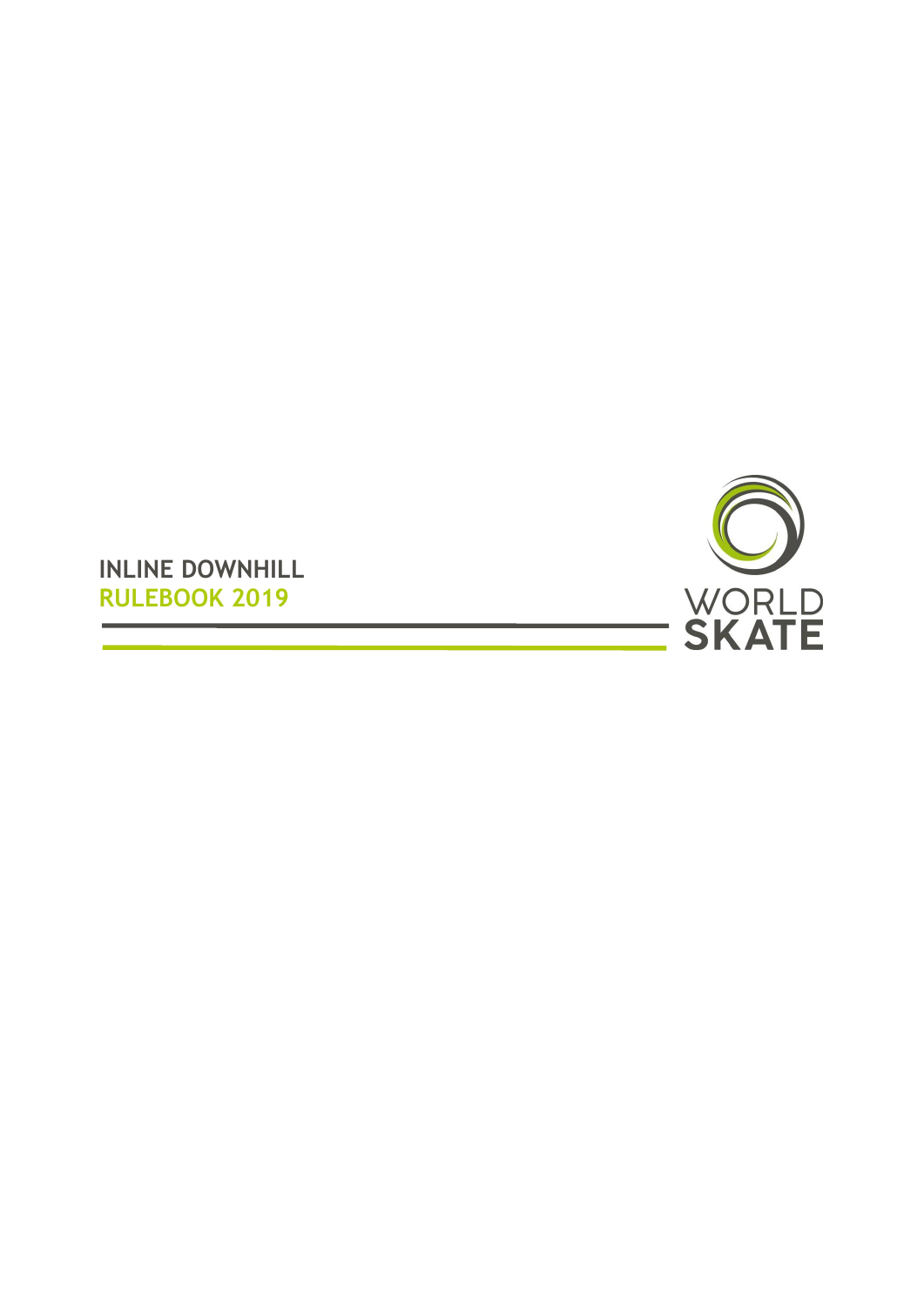## **INDEX**

|                | 4        |
|----------------|----------|
|                | 4        |
|                | 4        |
|                | 4        |
|                | 4        |
|                | 5        |
|                | 5        |
|                | 5        |
|                | $5 - 6$  |
|                | 6        |
|                | 6        |
|                | 6        |
|                | $\prime$ |
|                | $\prime$ |
|                | $\prime$ |
|                | $\prime$ |
|                | 8        |
|                | 8        |
|                | 8        |
|                | 8        |
|                | 8        |
| 5.3 Mass Race. | 8        |
|                | 9        |
|                |          |
|                |          |
|                |          |
|                | 10       |
|                | 10       |
|                | 10       |

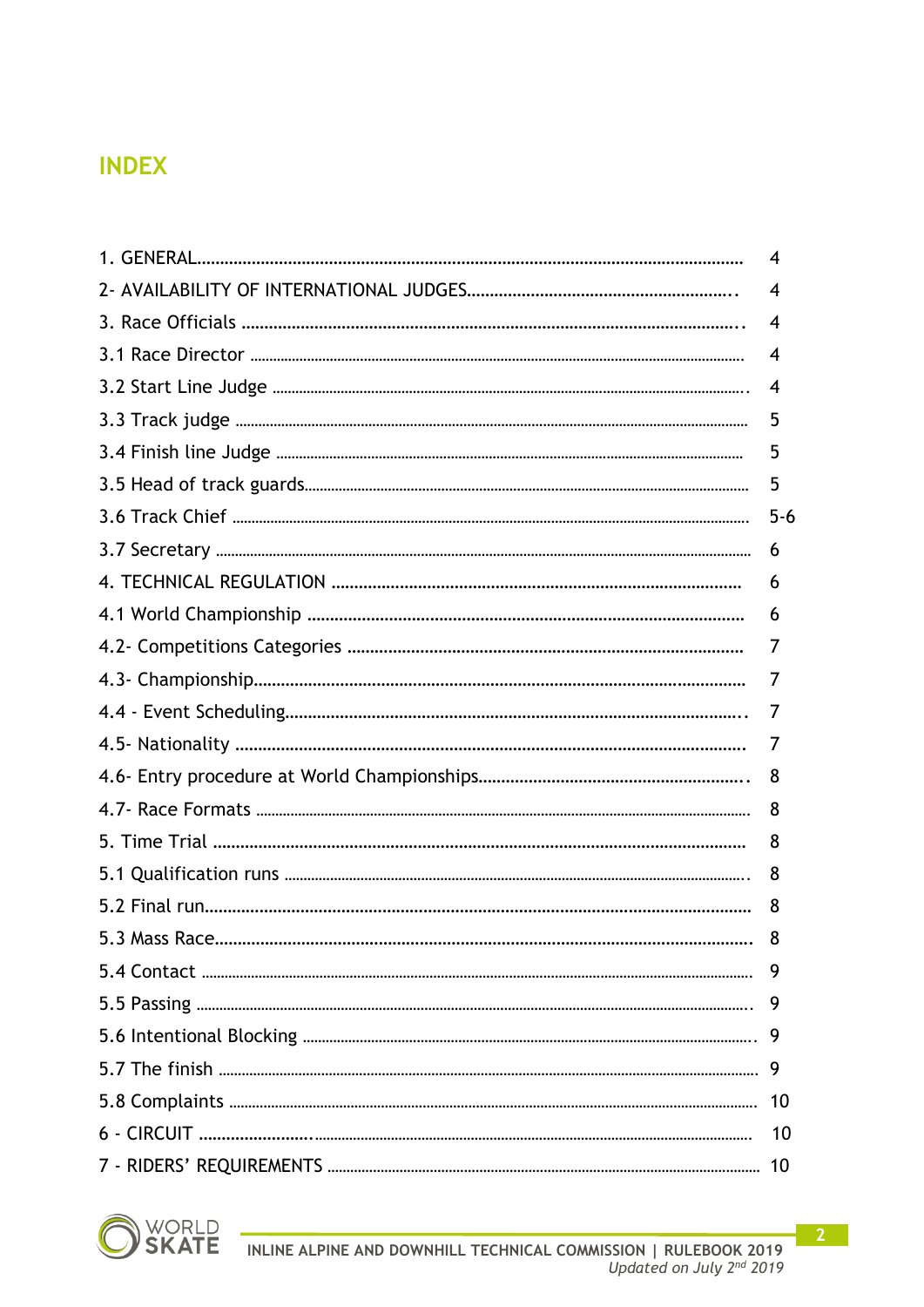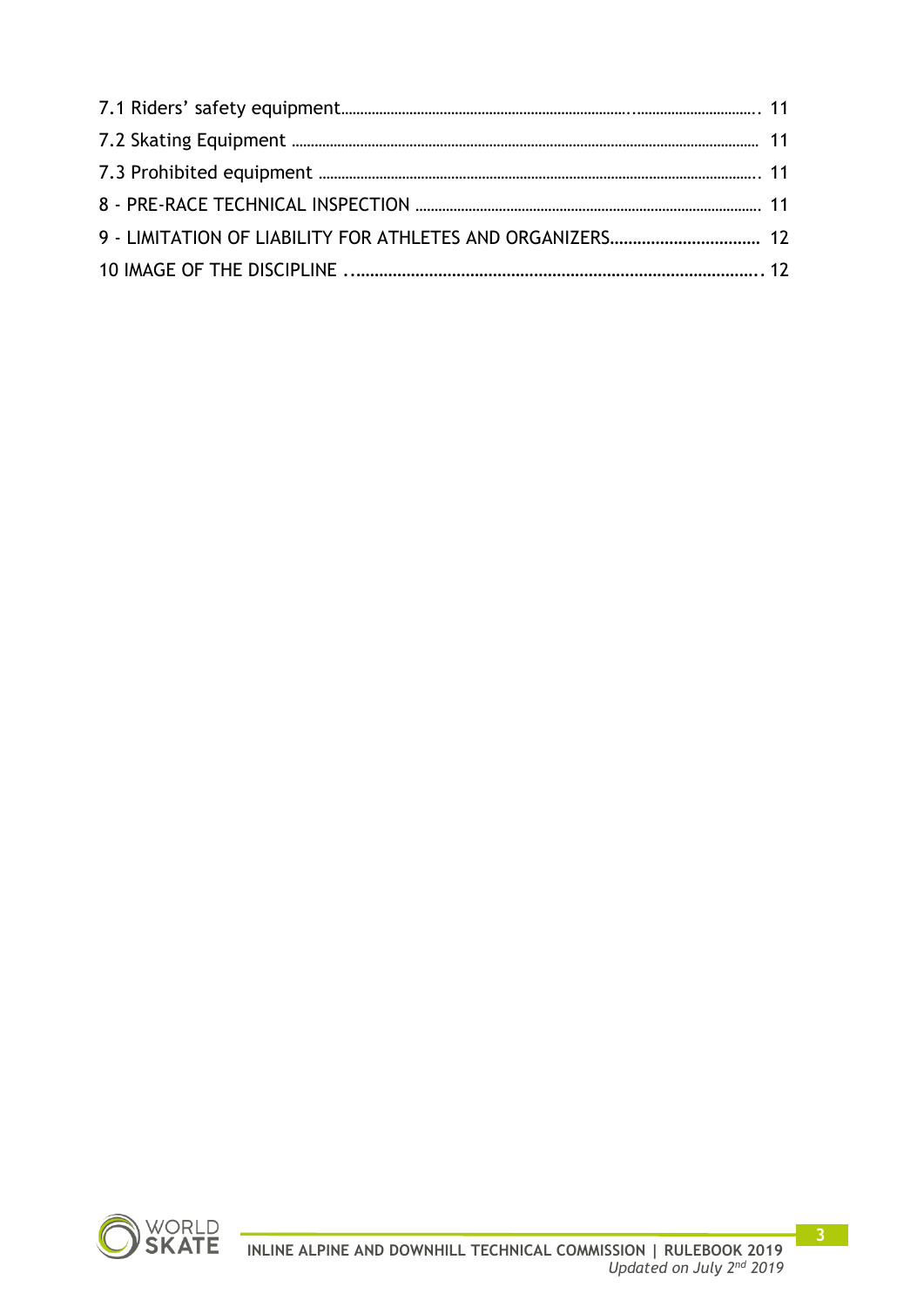# **1 - GENERAL**

#### Reconciliation

Any matters not provided for in these rules, will be in accordance with World Skate Statutes.

# **2 - AVAILABILITY OF INTERNATIONAL JUDGES**

Judges for international competitions under World Skate must be International judges with a specific competence in Downhill competitions. They must be nominated by the Technical Commission.

# **3 - RACE OFFICIALS**

### **3.1 Race Director**

The race director's primary job is to ensure a safe racing environment and to check the rankings before publication. The race director cannot be a rider.

Main tasks:

- Checking the Athlete list before the competition
- Managing the Race office & remind the tasks of everyone
- Heading the briefings
- Make the schedules respected and modify it in case of need.
- Suspend, postpone or cancel the competition if he decides that the security of the athletes or the public cannot be fully guaranteed
- Announce disqualifications regarding a judgment enquiry or a high number of warnings to an athlete.
- Has the authority to make decisions for other instances not forecasted in this rulebook. The race director is to be located at the finish line

### **3.2 Start Line Judge**

Main tasks:

- Call the athletes to the starting area
- Launch and verify the start of each athlete
- To maintain order within the starting area
- Stop the race in case of danger
- Responsible for warnings and disqualifications of riders Evaluation of riders safety gear and equipment

The Start Judge is located at the start line area

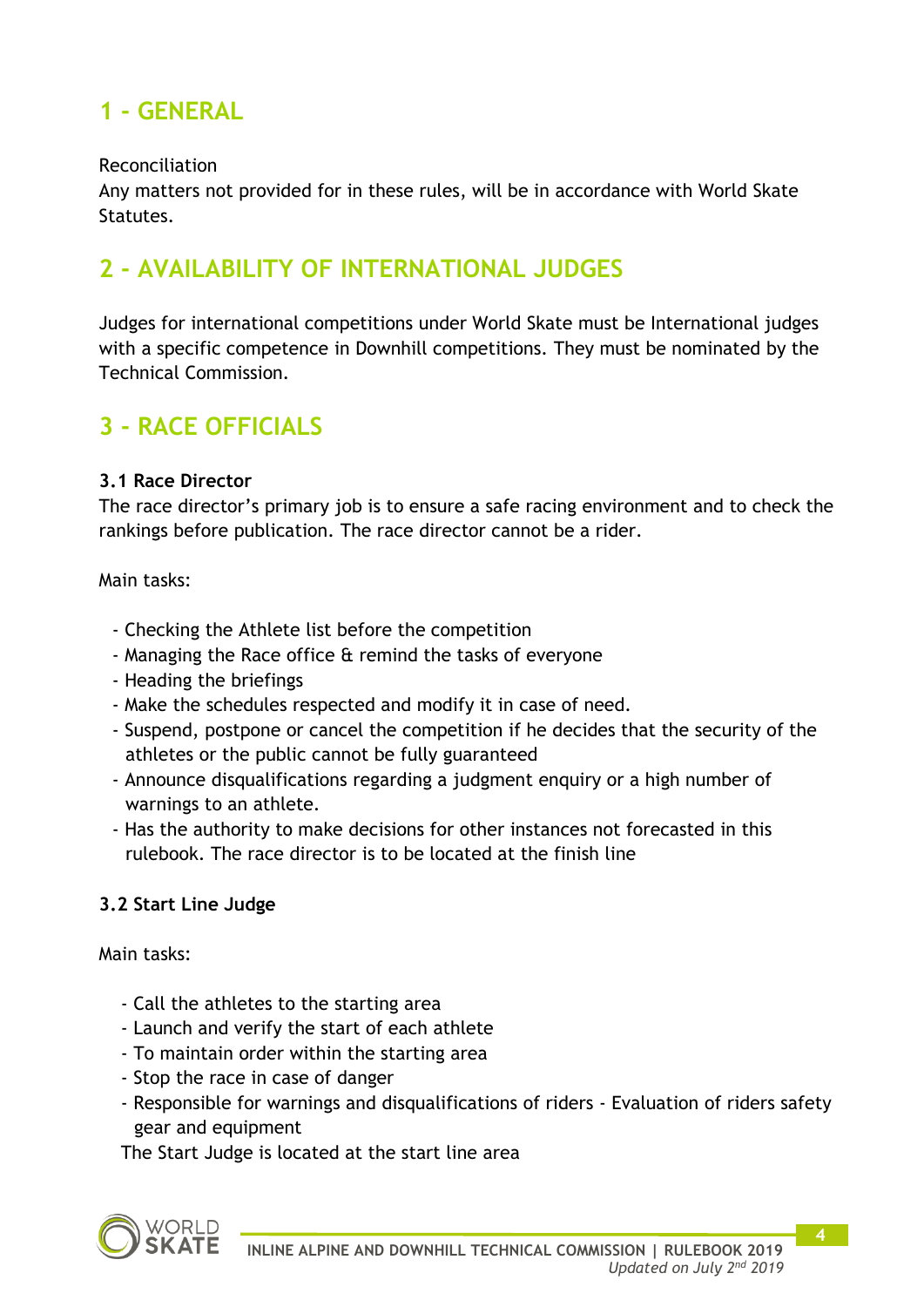### **3.3 Track judge**

Track judge is located on strategic points of the race. He brings a support to the Track chief as official judge.

Main tasks:

- Control the adherence to race rules by the athletes
- Help the marshals to neutralize the race in case of danger
- Help the Track Chief and Race Director about the warnings and disqualifications of riders Call for the check-list at the beginning of each training run or competition run to make sure that the track is clear
- Be sure that all the tracks guards are well cared for and provided with water, food and to manage their replacement when required
- Retrieve the marshaling equipment (talkie walkies , flags & specific dress) for safe storage and inspection at the end of each day.

### **3.4 Finish line Judge**

Main tasks :

- Record the times set by the athletes
- Record and confirm the ranking of athletes during the Mass race competition
- Define the race brackets for the Mass Race
- Neutralize the race in case of danger
- Receive the warnings and disqualifications of riders
- Control the respect of safety gear until the complete stop of the athletes over the finish line
- Receive the complaints

The finish line Judge is located on the finish line

### **3.5 Head of track guards**

The head of track guards is responsible of all the track guards (marshals)

Main tasks:

- Manage a briefing at the beginning of each day with all the track guards to inform them about their tasks
- Make sure that every track guard has a talkie-walkie, red & yellow flags and also a specific item of dress (brightly colored T-shirt or hi-viz vest or jacket) to make them easily recognizable by the athletes, spectators and organizers.

### **3.6 Track Chief**

The track chief is responsible for the maintenance of the track during the event.

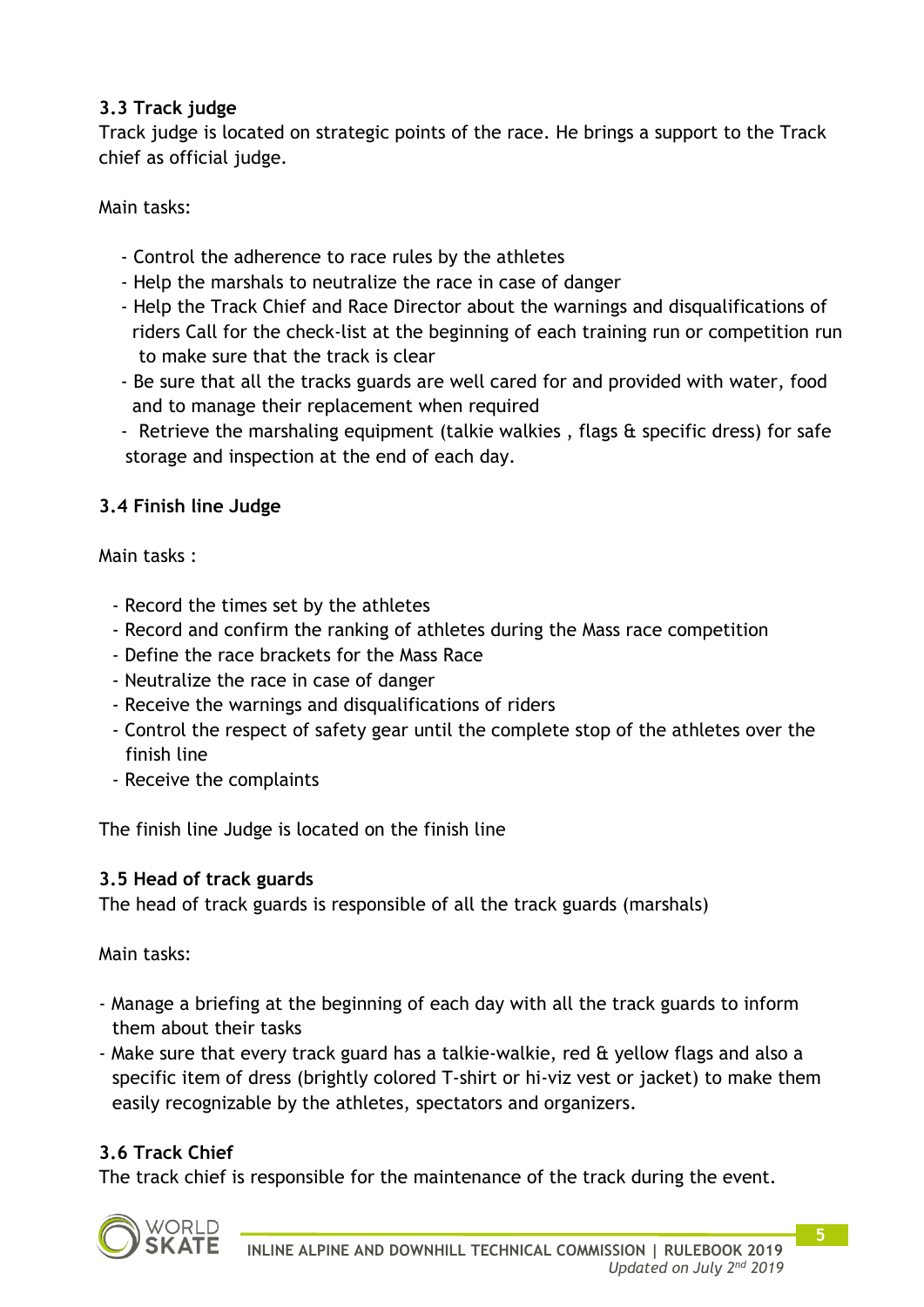Main responsibilities:

- Pre race track inspection to ensure all hazards are clearly marked and that all safety barriers are functional and in the correct locations.
- Inspection of the track throughout the event to ensure that hazards remain marked and or cleared (hay swept from the road after crashes etc) safety barriers remain functional and to ensure they are replaced or repaired where required.
- Post race inspection to ensure all safety barriers are replaced or repaired as required and that any new hazards are either marked or removed from the track to ensure the safety of the riders for the following days racing.

### **3.7 Secretary**

Assists the Finish line judge during the competition

Main tasks:

- Fill in the time keeping in the Official Excel File

**The Start-line judge, the track judge/s, the finish line judge must be World Skate International Judges.**

# **4 - TECHNICAL REGULATION**

### **4.1 World Championship**

All International events between two or more National Federations from at least two different continents must be organized with the rules mentioned in this rulebook.

Event organizers and/or National Federations may request top-class international events, which they organize on a regular basis, to be recognized by World Skate. This can be done following the World Skate procedures and these events must not have any deviation from this rulebook.

Events which have gained such recognition from World Skate Downhill Technical Commission will have first priority on the international calendar. Once such dates are established, they can only be altered by a formal written request from the organizers.

Organization fee and entry fees should be agreed with World Skate.

### **4.2- Competitions Categories**

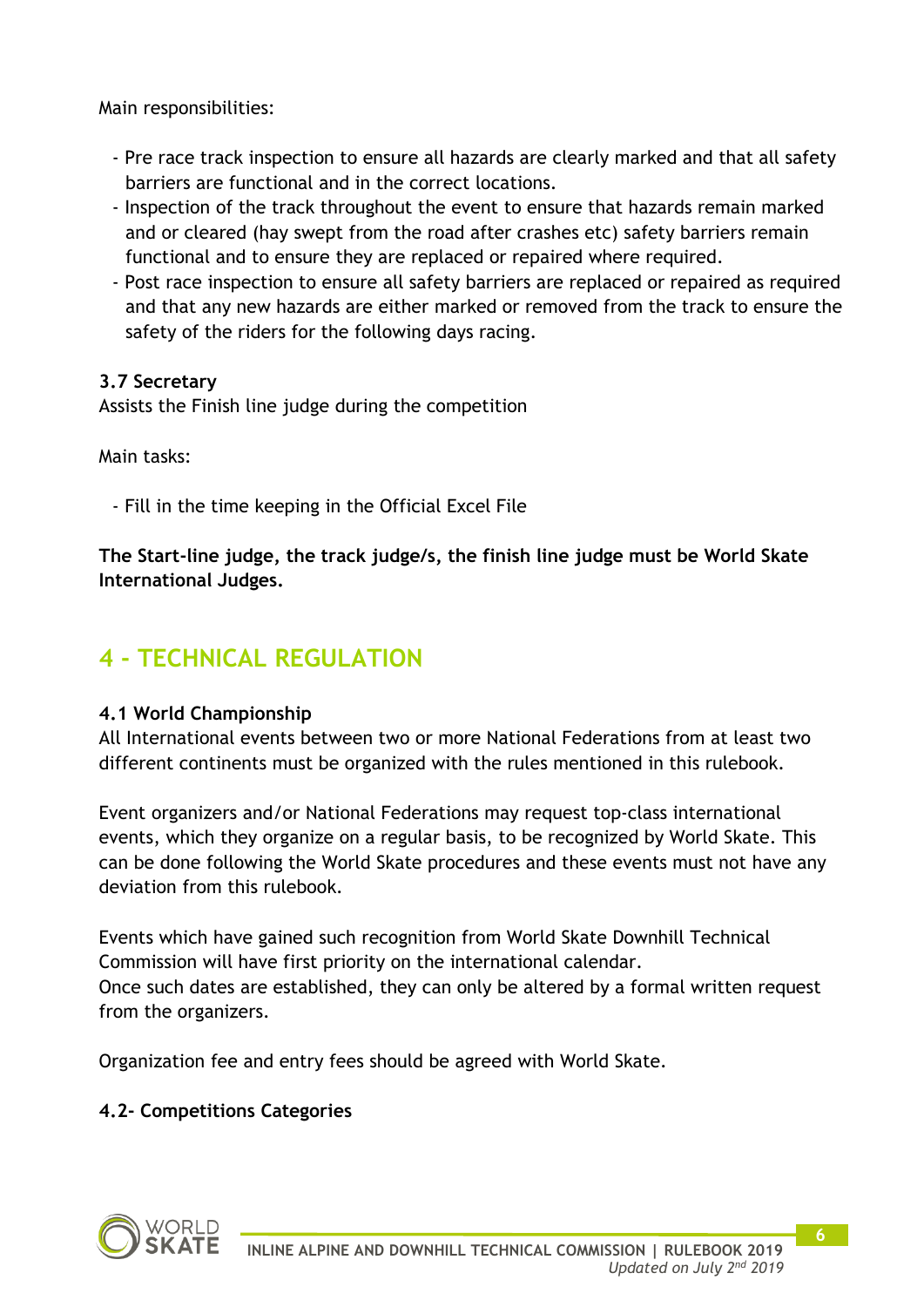World championship:

- Senior Man
- Senior Women

Age categories: Senior: 15 and over

**Note: The AGE refers to the age the skater is turning in the year of the competition (that is, in the calendar year being; 1st of January through to and including the 31st of December, in the year of the competition).**

#### **4.3- Championship**

World Skate Inline Downhill Championships shall be held for:

- Senior men and Senior women in Time Trial
- Senior men and Senior women in Inline Cross

This event is held once a year and is sanctioned by World Skate.

There must be at least 1 International judge during the Time Trial competition, and at least 3 international judges during Mass Race or Cross Down competitions.

There must be a minimum of two qualification runs and the World Championships will be decided in one single final run.

The competitors (one man and one woman) who set the best time will be the Inline Downhill Champion.

#### **4.4 - Event Scheduling**

The organizers of the world championships must provide all necessary details to the World Skate General Affair Dept. for approval respecting the timeline included in the bidding application.

#### **4.5- Nationality**

Athletes participating in World and International championships, competing for their National Federation must prove that they have the passport of the same country.

Athletes who changed their nationality or having double nationality or more passports cannot represent another country if three (3) years have not elapsed from his last participation representing his previous country. Rule 41 of IOC Olympic Charter.

It is the responsibility of the Inline Alpine and Downhill Technical Commission to ensure all athletes are the same nationality as the National Federation they represent.

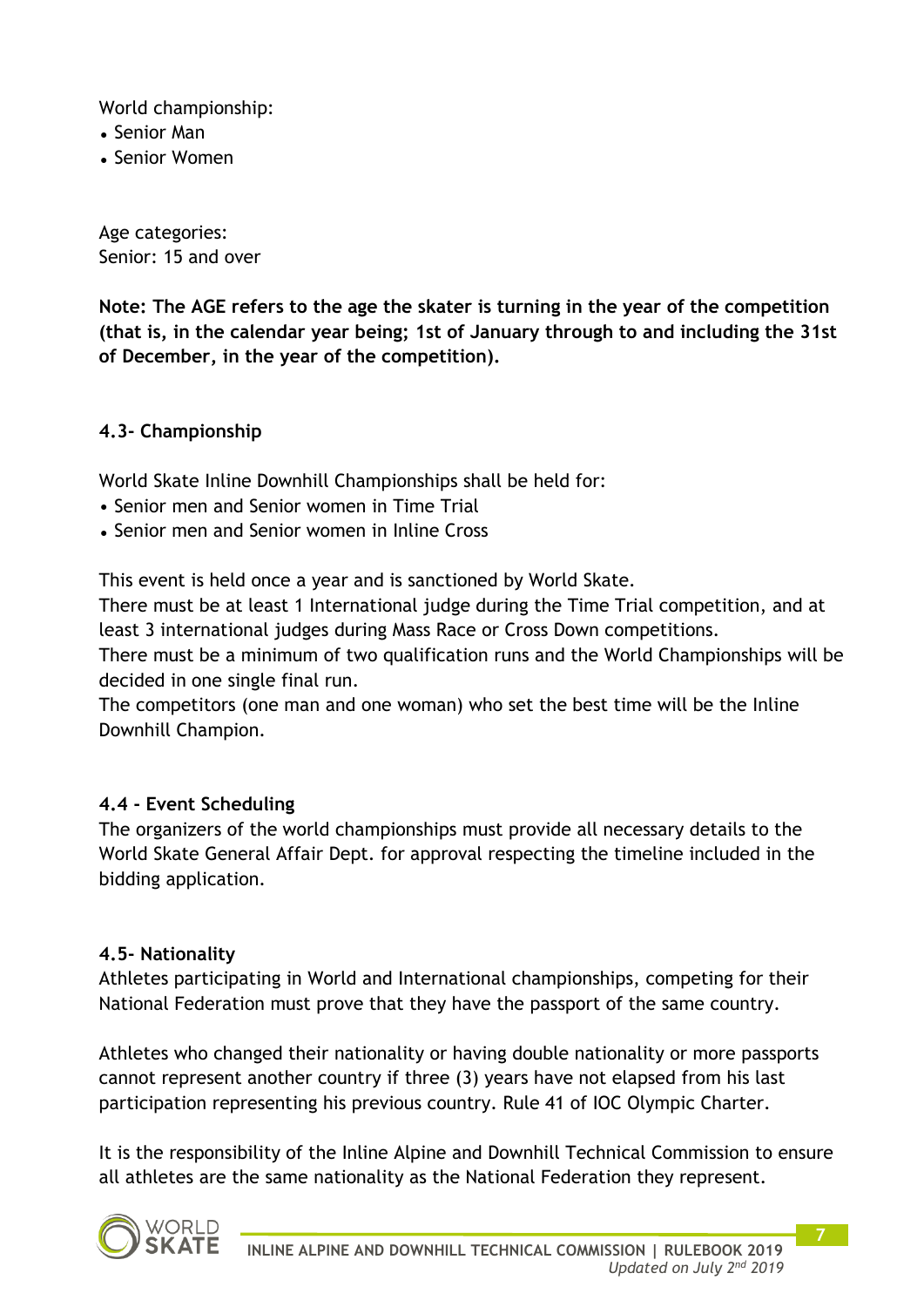### **4.6- Entry procedure at World Championships**

The entries will be managed through the World Skate Entry Platform.

All fees for National Federations and participants must be paid into the World Skate account within the deadline decided by World Skate.

### **4.7- Race Formats**

Downhill is a discipline of inline skating in which a downhill section (steepness may vary, see below) of tarmac road must be covered in the shortest possible time.

World Skate sanctions 2 different formats of Inline Downhill Races:

. A) Time trial

. B) Mass race

## **5 - TECHNICAL**

### **5.1 Qualification runs**

In this kind of competition, a single rider, (riders go down one by one) must cover the race track in the shortest time possible.

The best time set by each rider in one of the multiple attempts (runs), decides the qualification ranking.

Normally each rider has two runs, the best of which counts for the qualification ranking. The best time of the two runs counts for the final ranking.

In case of *ex aequo* / tie (two riders have set the exact same time in their best run), the best of the slowest run will count.

The start list of the first run is decided by the organizer, according to BIB numbers, or following any other criteria, possibly in agreement with the race director.

The ranking of the first run must be provided to the riders before the beginning of the second run.

### **5. 2 Final run**

This final run must be started in the reverse order of the results of the qualifying runs (Last starts first). The World Championship final is limited to 60 competitors including men and women (40 best men / 20 best women of the qualification runs). Different formats may be arranged considering the number of the registered athletes (at least 50% of each category).

### **5.3 Mass Race**

In this race format a group of riders (heat) competes at same time on the course. Partial rankings are decided by the classification of each heat. According to the features of each race track (width, number of turns, etc.) heats might consist in a number between

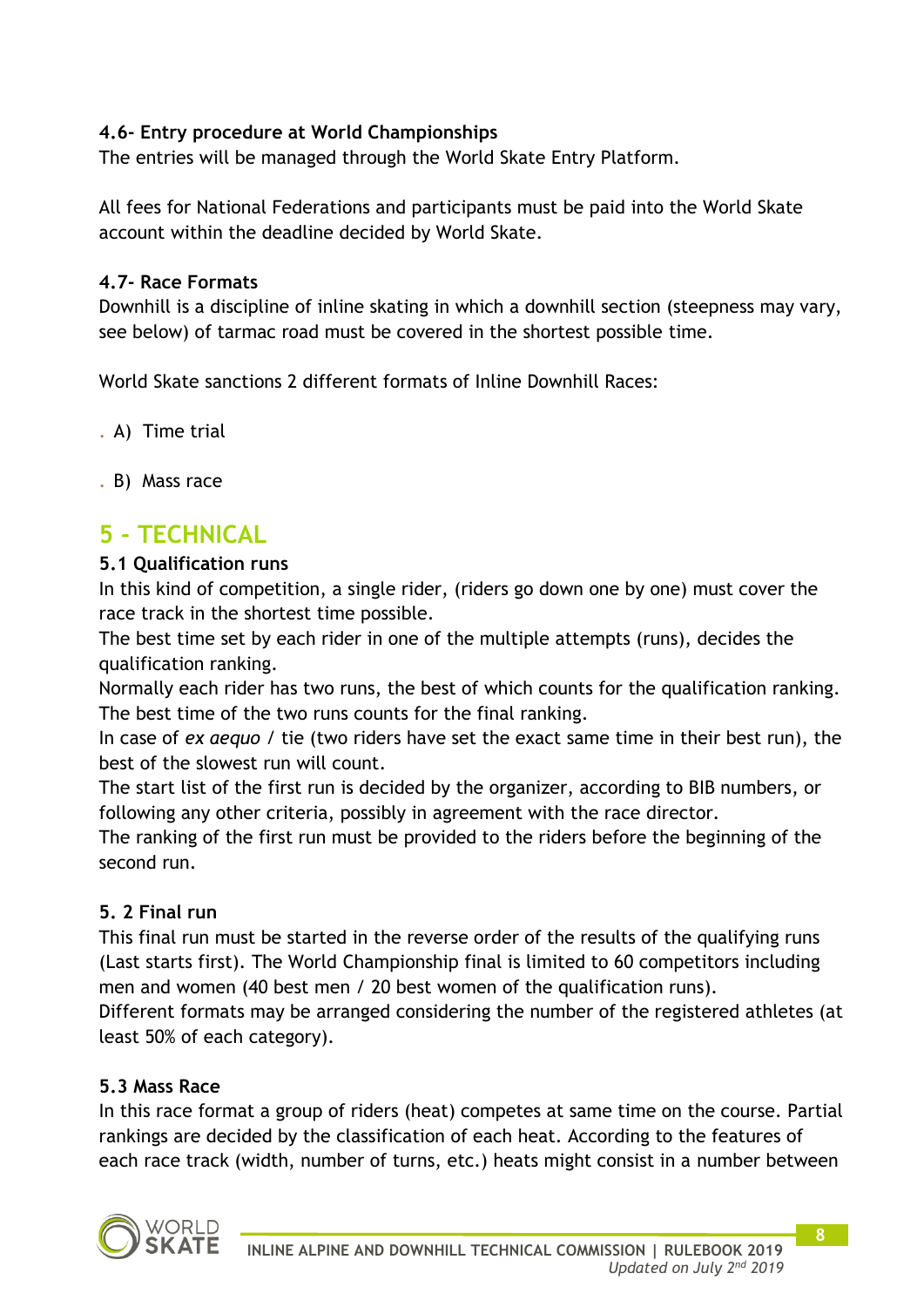2 and 6 riders. Normally 4 riders fill one heat and top 2 go to the next round. The first round of heats is decided according to the ranking of the time trial qualification ranking (see 8.1.2). Top 8 of the mass race are easily taken from the ranking of Final A (rank 1- 4) and Final B (Rank 5-8). Riders who ranked  $3<sup>rd</sup>$  and  $4<sup>th</sup>$  in the two semi finals will qualify for final B (or Consolation Final).

The number of qualified riders for Mass Races (8, 16 , 32 or 64) is given by half of the number of registered riders, and rounded off to the closest number. EG: 40 registered riders / 2 = 20, which will be rounded off to 16. That means that top 16 riders of the time trial competition are qualified for the Mass Race. This general rule may be tailored to the needs of each event, in collaboration with the race director and with the WORLD SKATE Technical Commission.

Each rider, at the time of his/her registration to the race, must declare if he will take part in the mass race if qualified. If a qualified rider decides not to take part in the mass race, he must inform the race director immediately after the end of the Time Trial Competition, so that the first non-qualified rider may be included in the heats.

### **5.4 Contact**

Riders who deliberately make contact in an effort to hinder the performance of another rider will be penalized (either relegated behind the rider has damaged with his move or disqualified, the decision is taken by race-judges).

Some contact in close racing is natural and inevitable. Racers who purposely block, or cause another racer to crash will be penalized

(either relegated behind the rider he has damaged with his move or disqualified, the decision is taken by race-judges and the Technical Commission).

Any deliberately aggressive contact or rough riding is not allowed and may result in disqualification.

### **5.5 Passing**

Riders who decide to pass another rider bear the responsibility of the safety of their move. However, the rider who is in the lead may not take defensive measures such as changing his line to prevent the other rider from taking the lead.

### **5.6 Intentional Blocking**

Intentional blocking of another racer is prohibited and may be penalized and/or disqualified (see above for penalties).

### **5.7 The finish**

The official finish is when the first wheel crosses the finish line.

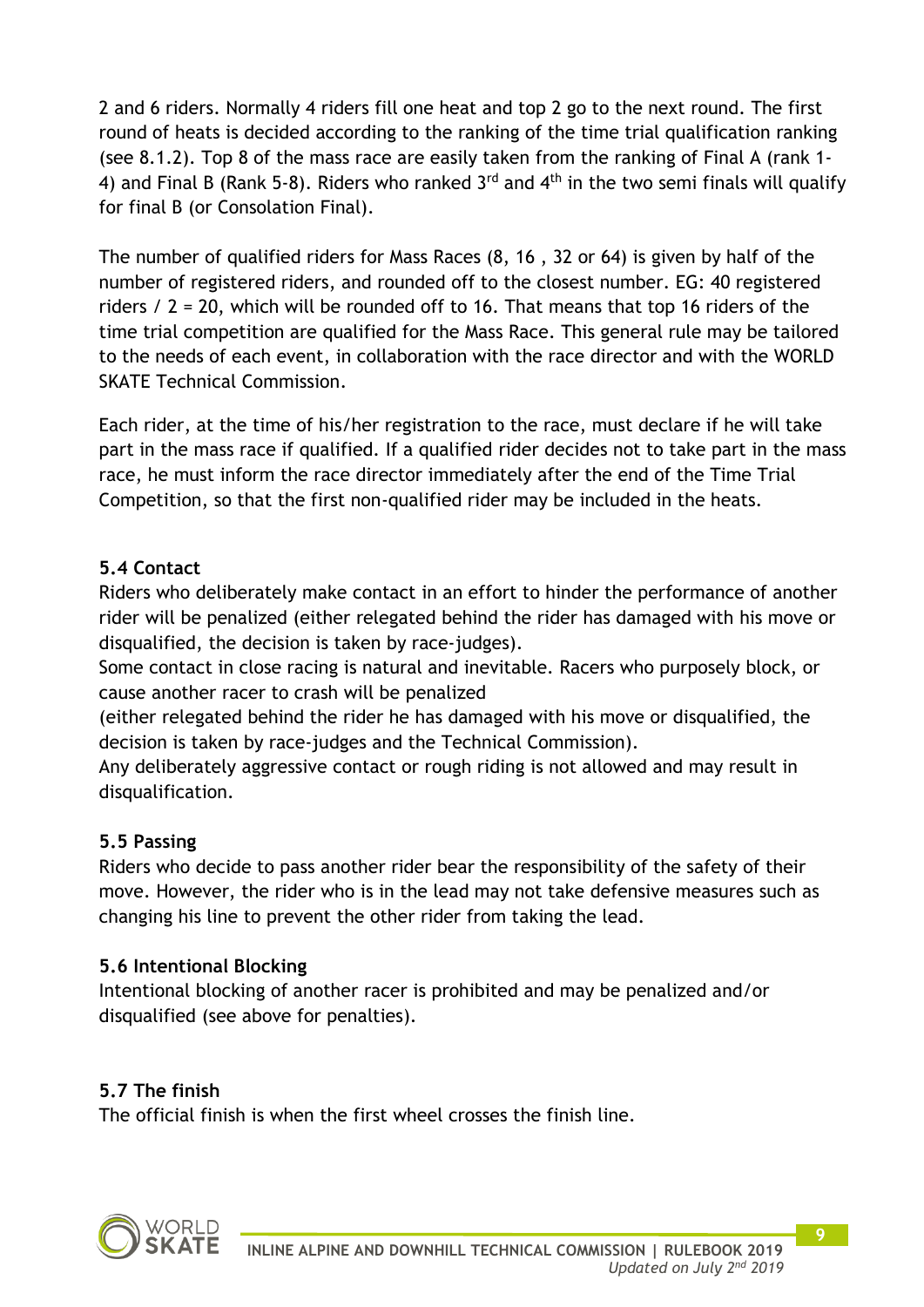### **5.8 Complaints**

Official complaints must be presented to race-judges and the WORLD SKATE Technical Commission before the following heat; or, within 20 minutes after the end of the race, in the final only.

## **6 - CIRCUIT**

**Circuit:** A downhill course that complies with the WORLD SKATE guidelines must be between 1000 and 3500m long and shall consist of a section of an asphalt or concrete road in good condition with a surface smooth enough to be suitable for top level inline skating. Possible dangerous spots shall be detected by the Race Office and clearly marked on the asphalt in order to be clearly visible by the riders whilst during pre race inspection and during high speed riding.

These spots shall be pointed out to the riders during the riders meeting (or pre-race briefing).

The recommended average incline of the course is 8%-12%.

The starting line is a white line on the surface of the race-track at least 5 centimeters wide. The start has to be marked with a starting-box and/or with a start ramp (the use of a start ramp and the ramp itself shall be approved by the Inline Alpine and Downhill Technical Commission).

The finishing-line is defined as a white line on the surface of the race-track at least 5 centimeters wide. It is advised that the finish line is marked with banners and/or with a finishing-arch.

Chicanes and jump ramps may be included on the race track in order to make it more technically demanding, or to slow down in case of straight-high speed sections, but always maintaining the features of a road. Chicanes shall not give life to a sort of slalom section of the course. All these additional elements must be approved by the WORLD SKATE Technical Committee prior to the beginning of the official training / practice runs.

Any additional element shall be guarded by an appointed marshal or track guard, named "jump guard" or "chicane guard" at any time during the race, no run shall be allowed without the ramp or chicane guard at work.

## **7 - RIDERS' REQUIREMENTS**

Any athlete taking part in a WORLD SKATE Sanctioned race or in the WORLD SKATE World Championships shall be responsible for his/her own safety, wearing all the compulsory safety equipment and any other approved safety equipment in order to race with the

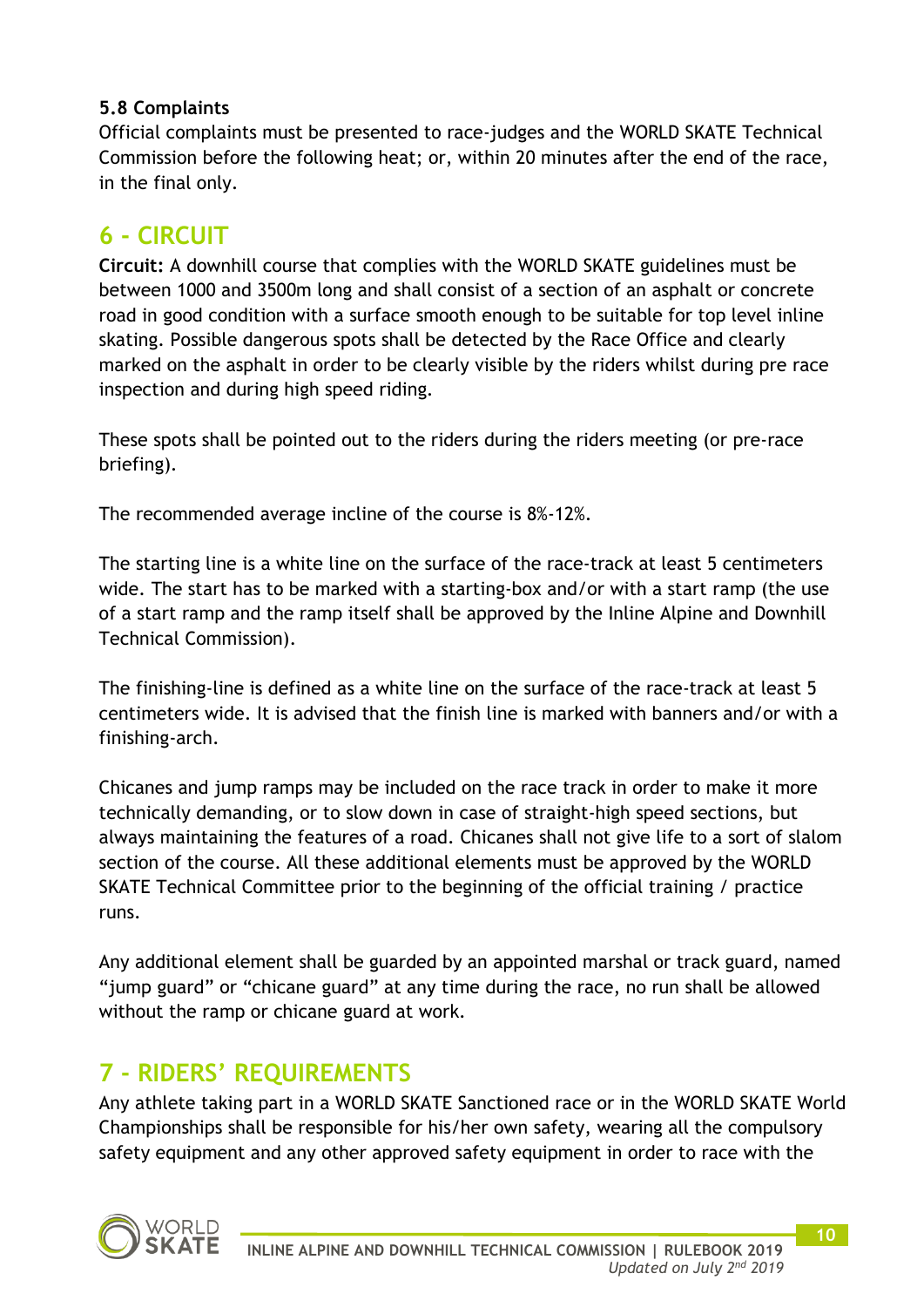highest standard of safety possible. A technical inspection will be run by WORLD SKATE Technical Committee or a Race Office member.

### **7.1 Riders' safety equipment**

Following safety equipment is compulsory: Full-face helmet Knee pads Elbow pads Wrist Guards and / or Gloves Back-protector Padded shorts (hips and buttocks protection) All this equipment must be worn at all times while skating (helmet straps must be always firmly fastened). Leather-suits (as for motorbikes' races) with back and knee protection is also allowed.

### **7.2 Skating Equipment**

Only athletes using skates with wheels fastened in line (inline skates) or quad skates can participate in the inline downhill World Championships.

A maximum of six wheels per skate is allowed. The maximum diameter of wheels must not exceed 125 mm for the World Skate World Championships. The skate frame must not exceed 50 cm in length (axel to axel). Skates must be firmly attached to the shoes. Clap skates are allowed without propulsive gear. Heelbrakes are permitted. Custom made brakes must be approved by the WORLD SKATE Technical Committee and prior to use.

### **7.3 Prohibited equipment:**

Propulsion devices or mechanisms

Parachutes, Poles, and similar devices.

Equipment that is consumed, discarded, or jettisoned during the race. Steering mechanisms activated by means other than lean-to-steer.

## **8 - PRE-RACE TECHNICAL INSPECTION**

All racing equipment shall be submitted to a pre-race technical inspection to ensure compliance to World Skate rules.

Pre-race technical inspection shall consist of a visual inspection of the appearance of the rider's equipment.

It is not the technical inspector's responsibility to identify or fix problems that may affect the performance or the resistance of the equipment or its actual safety during the race.

It is the competitor's responsibility to ensure that the equipment is ready, legal, and safe for competition before inspection.